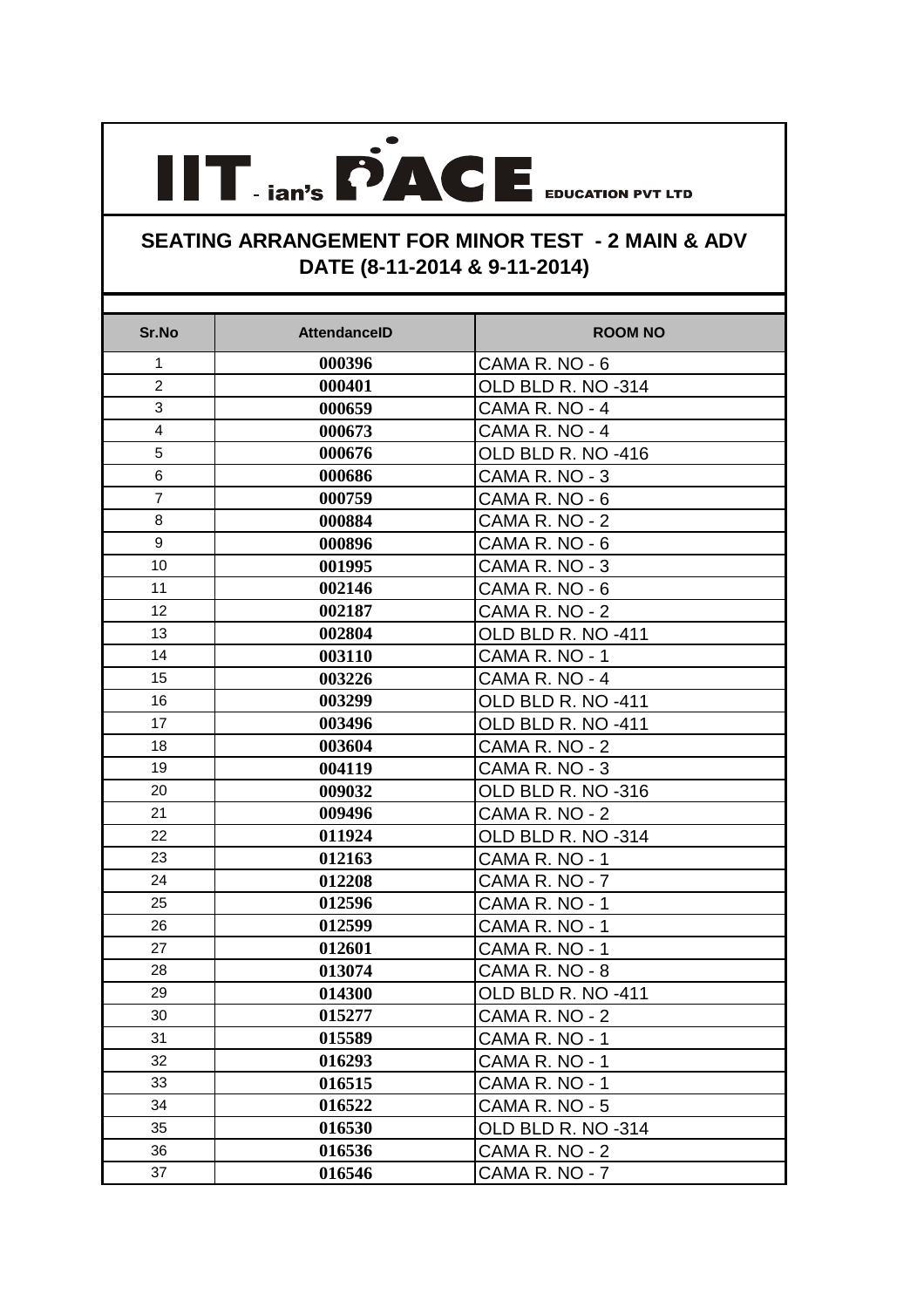| Sr.No | <b>AttendanceID</b> | <b>ROOM NO</b>     |
|-------|---------------------|--------------------|
| 38    | 016547              | OLD BLD R. NO -216 |
| 39    | 016563              | OLD BLD R. NO -211 |
| 40    | 016564              | OLD BLD R. NO -416 |
| 41    | 016571              | CAMA R. NO - 1     |
| 42    | 016600              | OLD BLD R. NO -416 |
| 43    | 016610              | CAMA R. NO - 4     |
| 44    | 016624              | CAMA R. NO - 3     |
| 45    | 016627              | OLD BLD R. NO -411 |
| 46    | 016640              | CAMA R. NO - 4     |
| 47    | 016643              | CAMA R. NO - 3     |
| 48    | 016660              | CAMA R. NO - 2     |
| 49    | 016667              | OLD BLD R. NO -211 |
| 50    | 016670              | CAMA R. NO - 2     |
| 51    | 016674              | CAMA R. NO - 3     |
| 52    | 016678              | CAMA R. NO - 1     |
| 53    | 016691              | CAMA R. NO - 5     |
| 54    | 016699              | CAMA R. NO - 6     |
| 55    | 016712              | CAMA R. NO - 2     |
| 56    | 016718              | CAMA R. NO - 1     |
| 57    | 016724              | CAMA R. NO - 4     |
| 58    | 016725              | CAMA R. NO - 2     |
| 59    | 016728              | CAMA R. NO - 8     |
| 60    | 016742              | CAMA R. NO - 2     |
| 61    | 016745              | CAMA R. NO - 6     |
| 62    | 016757              | CAMA R. NO - 6     |
| 63    | 016758              | OLD BLD R. NO -316 |
| 64    | 016766              | CAMA R. NO - 4     |
| 65    | 016780              | CAMA R. NO - 4     |
| 66    | 016801              | CAMA R. NO - 5     |
| 67    | 016821              | CAMA R. NO - 5     |
| 68    | 016824              | CAMA R. NO - 3     |
| 69    | 016826              | CAMA R. NO - 1     |
| 70    | 016829              | CAMA R. NO - 4     |
| 71    | 016835              | CAMA R. NO - 7     |
| 72    | 016846              | CAMA R. NO - 8     |
| 73    | 016849              | CAMA R. NO - 7     |
| 74    | 016850              | CAMA R. NO - 4     |
| 75    | 016874              | CAMA R. NO - 1     |
| 76    | 016875              | CAMA R. NO - 1     |
| 77    | 016889              | OLD BLD R. NO -416 |
| 78    | 016897              | CAMA R. NO - 2     |
| 79    | 016900              | OLD BLD R. NO -314 |
| 80    | 016907              | OLD BLD R. NO -411 |
| 81    | 016908              | CAMA R. NO - 6     |
| 82    | 016911              | CAMA R. NO - 4     |
| 83    | 016966              | CAMA R. NO - 1     |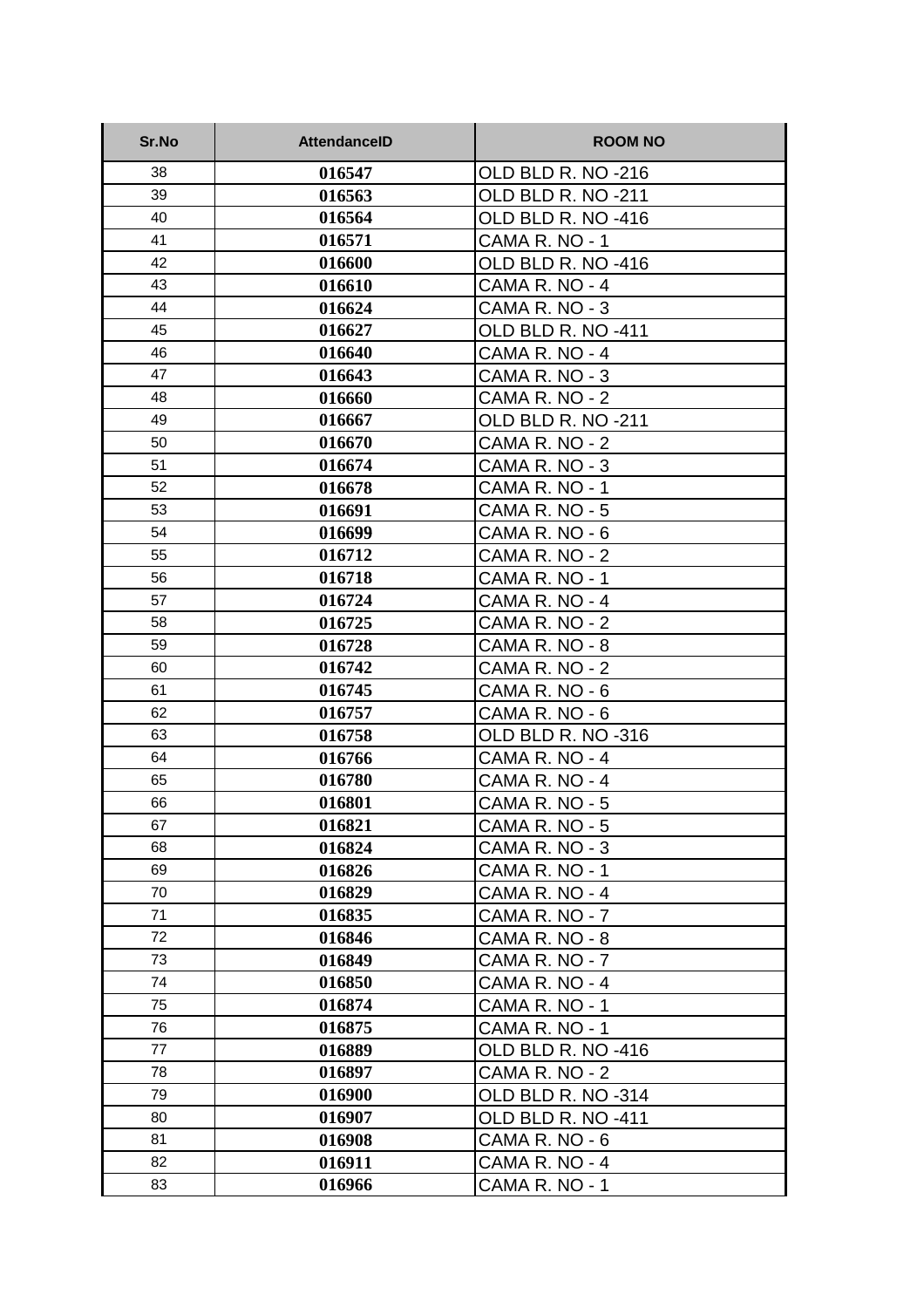| Sr.No | <b>AttendanceID</b> | <b>ROOM NO</b>     |
|-------|---------------------|--------------------|
| 84    | 016987              | CAMA R. NO - 5     |
| 85    | 017273              | CAMA R. NO - 1     |
| 86    | 017353              | OLD BLD R. NO -416 |
| 87    | 017357              | OLD BLD R. NO -411 |
| 88    | 017361              | CAMA R. NO - 7     |
| 89    | 017362              | CAMA R. NO - 1     |
| 90    | 017363              | OLD BLD R. NO -416 |
| 91    | 017398              | OLD BLD R. NO -316 |
| 92    | 017399              | CAMA R. NO - 7     |
| 93    | 017459              | CAMA R. NO - 1     |
| 94    | 017463              | CAMA R. NO - 7     |
| 95    | 017499              | CAMA R. NO - 5     |
| 96    | 017522              | CAMA R. NO - 3     |
| 97    | 017529              | CAMA R. NO - 1     |
| 98    | 017602              | CAMA R. NO - 2     |
| 99    | 017616              | CAMA R. NO - 2     |
| 100   | 017664              | CAMA R. NO - 3     |
| 101   | 017686              | CAMA R. NO - 8     |
| 102   | 017711              | CAMA R. NO - 6     |
| 103   | 017741              | CAMA R. NO - 4     |
| 104   | 017767              | CAMA R. NO - 1     |
| 105   | 017807              | CAMA R. NO - 6     |
| 106   | 017862              | CAMA R. NO - 7     |
| 107   | 017904              | CAMA R. NO - 2     |
| 108   | 017942              | CAMA R. NO - 3     |
| 109   | 017947              | OLD BLD R. NO -216 |
| 110   | 017948              | CAMA R. NO - 7     |
| 111   | 017960              | CAMA R. NO - 4     |
| 112   | 017990              | OLD BLD R. NO -211 |
| 113   | 017995              | OLD BLD R. NO -314 |
| 114   | 018004              | OLD BLD R. NO -316 |
| 115   | 018015              | CAMA R. NO - 5     |
| 116   | 018017              | CAMA R. NO - 1     |
| 117   | 018025              | CAMA R. NO - 2     |
| 118   | 018032              | CAMA R. NO - 6     |
| 119   | 018034              | CAMA R. NO - 1     |
| 120   | 018043              | OLD BLD R. NO -216 |
| 121   | 018044              | CAMA R. NO - 3     |
| 122   | 018045              | OLD BLD R. NO -211 |
| 123   | 018056              | CAMA R. NO - 5     |
| 124   | 018060              | CAMA R. NO - 3     |
| 125   | 018061              | CAMA R. NO - 3     |
| 126   | 018073              | CAMA R. NO - 2     |
| 127   | 018077              | CAMA R. NO - 1     |
| 128   | 018080              | CAMA R. NO - 6     |
| 129   | 018107              | CAMA R. NO - 5     |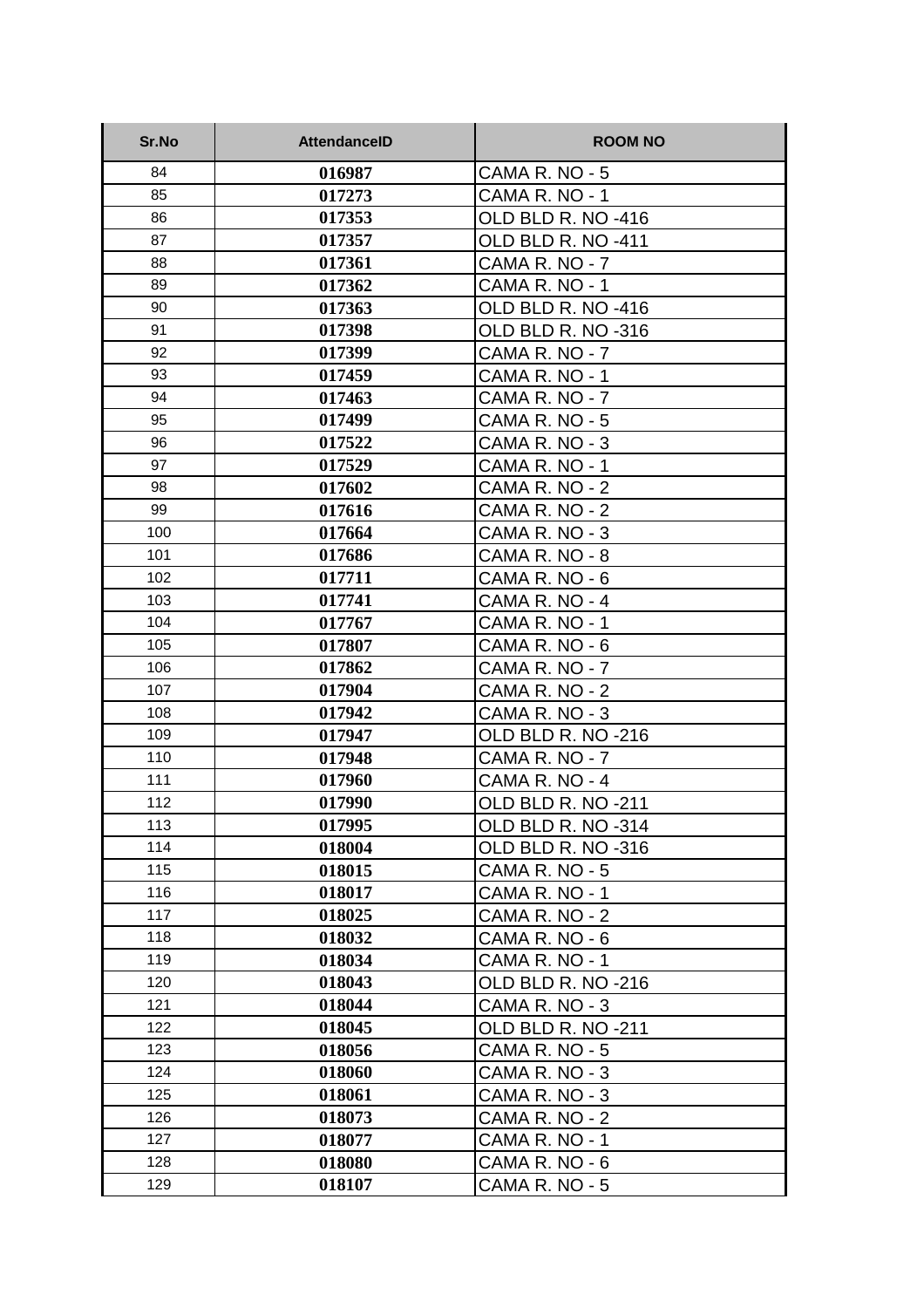| Sr.No | <b>AttendanceID</b> | <b>ROOM NO</b>     |
|-------|---------------------|--------------------|
| 130   | 018116              | CAMA R. NO - 2     |
| 131   | 018118              | CAMA R. NO - 1     |
| 132   | 018130              | OLD BLD R. NO -211 |
| 133   | 018132              | OLD BLD R. NO -416 |
| 134   | 018136              | CAMA R. NO - 7     |
| 135   | 018148              | CAMA R. NO - 3     |
| 136   | 018153              | CAMA R. NO - 1     |
| 137   | 018156              | CAMA R. NO - 8     |
| 138   | 018161              | CAMA R. NO - 2     |
| 139   | 018176              | OLD BLD R. NO -211 |
| 140   | 018178              | CAMA R. NO - 3     |
| 141   | 018189              | OLD BLD R. NO -314 |
| 142   | 018193              | CAMA R. NO - 2     |
| 143   | 018195              | OLD BLD R. NO -416 |
| 144   | 018200              | CAMA R. NO - 7     |
| 145   | 018208              | CAMA R. NO - 4     |
| 146   | 018210              | CAMA R. NO - 7     |
| 147   | 018213              | OLD BLD R. NO -216 |
| 148   | 018222              | CAMA R. NO - 6     |
| 149   | 018233              | OLD BLD R. NO -416 |
| 150   | 018249              | OLD BLD R. NO -411 |
| 151   | 018255              | CAMA R. NO - 6     |
| 152   | 018263              | CAMA R. NO - 7     |
| 153   | 018272              | CAMA R. NO - 4     |
| 154   | 018275              | CAMA R. NO - 8     |
| 155   | 018288              | CAMA R. NO - 7     |
| 156   | 018305              | CAMA R. NO - 2     |
| 157   | 018310              | CAMA R. NO - 4     |
| 158   | 018315              | CAMA R. NO - 7     |
| 159   | 018318              | CAMA R. NO - 2     |
| 160   | 018319              | CAMA R. NO - 3     |
| 161   | 018321              | CAMA R. NO - 2     |
| 162   | 018328              | CAMA R. NO - 3     |
| 163   | 018336              | CAMA R. NO - 5     |
| 164   | 018341              | CAMA R. NO - 3     |
| 165   | 018346              | CAMA R. NO - 5     |
| 166   | 018351              | OLD BLD R. NO -416 |
| 167   | 018355              | CAMA R. NO - 7     |
| 168   | 018358              | CAMA R. NO - 1     |
| 169   | 018362              | CAMA R. NO - 2     |
| 170   | 018363              | CAMA R. NO - 1     |
| 171   | 018371              | CAMA R. NO - 4     |
| 172   | 018372              | CAMA R. NO - 7     |
| 173   | 018374              | OLD BLD R. NO -316 |
| 174   | 018377              | CAMA R. NO - 5     |
| 175   | 018394              | OLD BLD R. NO -314 |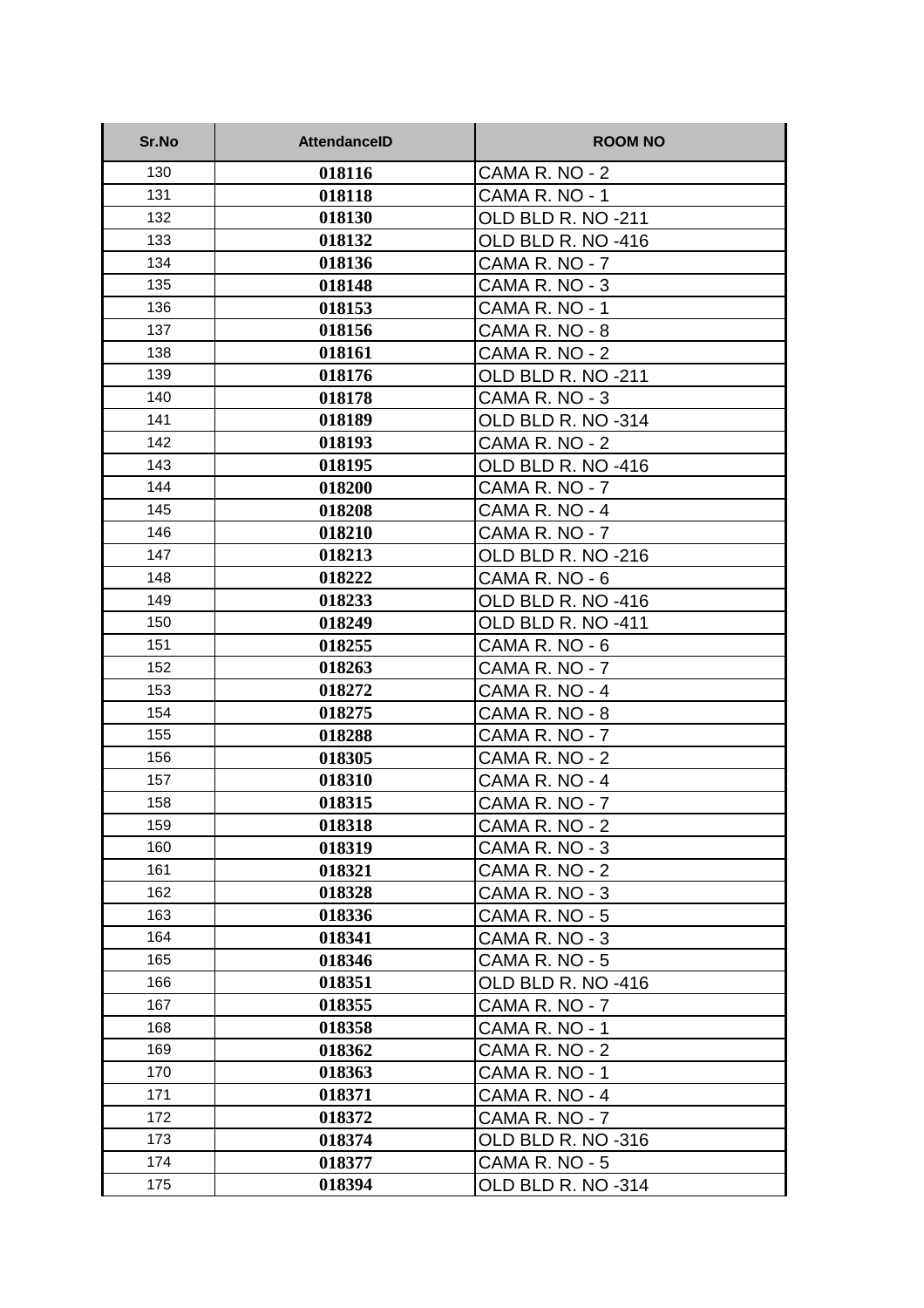| Sr.No | <b>AttendanceID</b> | <b>ROOM NO</b>     |
|-------|---------------------|--------------------|
| 176   | 018397              | OLD BLD R. NO -211 |
| 177   | 018412              | CAMA R. NO - 7     |
| 178   | 018425              | CAMA R. NO - 5     |
| 179   | 018432              | OLD BLD R. NO -216 |
| 180   | 018437              | OLD BLD R. NO -211 |
| 181   | 018441              | OLD BLD R. NO -216 |
| 182   | 018442              | OLD BLD R. NO -316 |
| 183   | 018443              | CAMA R. NO - 5     |
| 184   | 018453              | OLD BLD R. NO -216 |
| 185   | 018456              | CAMA R. NO - 4     |
| 186   | 018483              | CAMA R. NO - 1     |
| 187   | 018496              | CAMA R. NO - 5     |
| 188   | 018512              | CAMA R. NO - 2     |
| 189   | 018515              | CAMA R. NO - 3     |
| 190   | 018518              | OLD BLD R. NO -416 |
| 191   | 018520              | CAMA R. NO - 5     |
| 192   | 018533              | CAMA R. NO - 7     |
| 193   | 018543              | CAMA R. NO - 1     |
| 194   | 018547              | OLD BLD R. NO -314 |
| 195   | 018555              | CAMA R. NO - 5     |
| 196   | 018560              | CAMA R. NO - 3     |
| 197   | 018561              | OLD BLD R. NO -216 |
| 198   | 018565              | CAMA R. NO - 4     |
| 199   | 018570              | CAMA R. NO - 3     |
| 200   | 018572              | CAMA R. NO - 6     |
| 201   | 018582              | OLD BLD R. NO -211 |
| 202   | 018585              | CAMA R. NO - 7     |
| 203   | 018586              | CAMA R. NO - 8     |
| 204   | 018599              | CAMA R. NO - 4     |
| 205   | 018600              | CAMA R. NO - 5     |
| 206   | 018601              | CAMA R. NO - 7     |
| 207   | 018610              | CAMA R. NO - 7     |
| 208   | 018611              | CAMA R. NO - 6     |
| 209   | 018613              | CAMA R. NO - 8     |
| 210   | 018638              | CAMA R. NO - 3     |
| 211   | 018644              | CAMA R. NO - 7     |
| 212   | 018648              | CAMA R. NO - 2     |
| 213   | 018659              | CAMA R. NO - 1     |
| 214   | 018660              | CAMA R. NO - 1     |
| 215   | 018661              | OLD BLD R. NO -211 |
| 216   | 018665              | CAMA R. NO - 2     |
| 217   | 018667              | OLD BLD R. NO -216 |
| 218   | 018682              | OLD BLD R. NO -316 |
| 219   | 018686              | OLD BLD R. NO -314 |
| 220   | 018690              | CAMA R. NO - 7     |
| 221   | 018694              | OLD BLD R. NO -314 |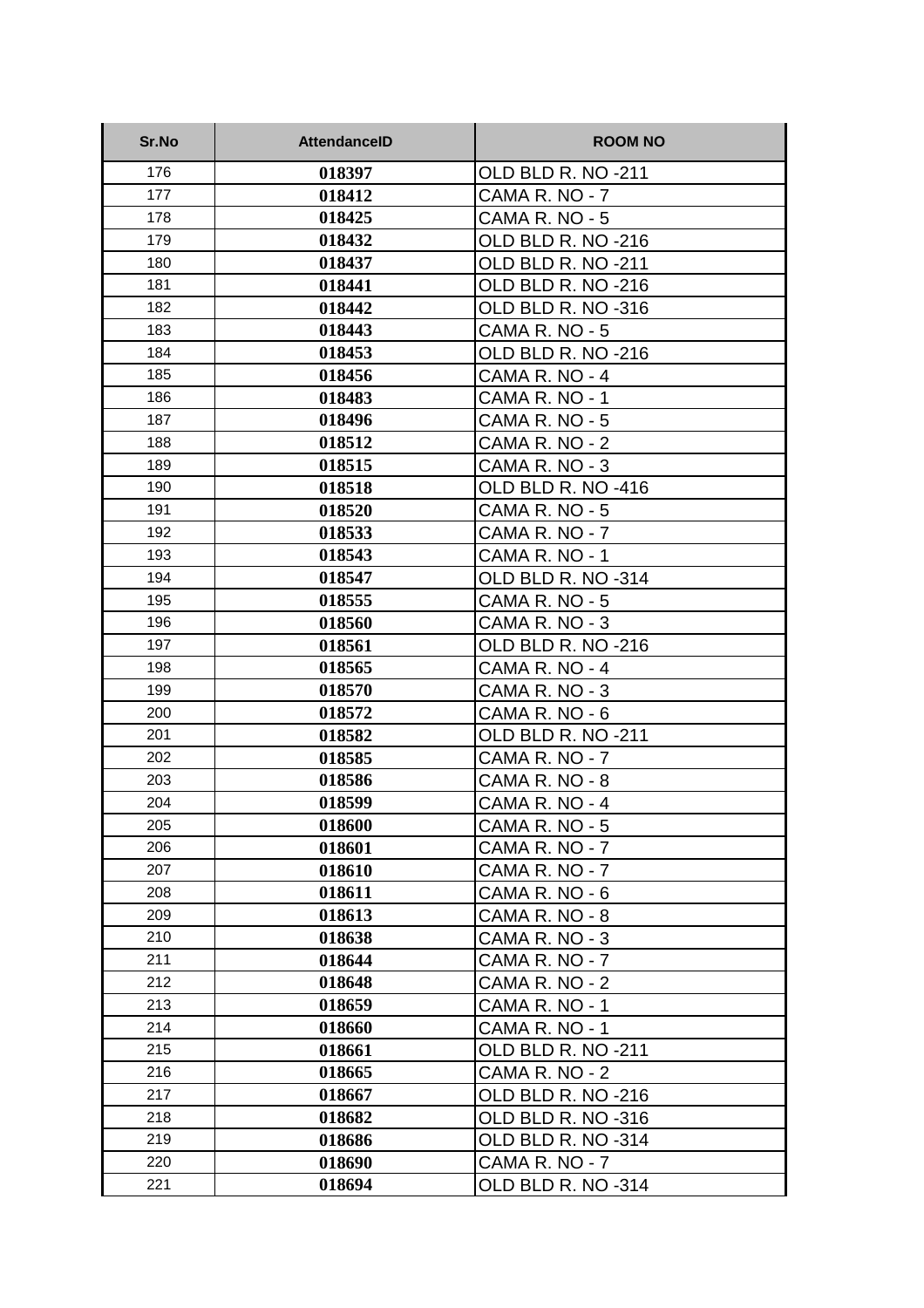| Sr.No | <b>AttendanceID</b> | <b>ROOM NO</b>     |
|-------|---------------------|--------------------|
| 222   | 018702              | CAMA R. NO - 1     |
| 223   | 018706              | CAMA R. NO - 1     |
| 224   | 018711              | CAMA R. NO - 6     |
| 225   | 018716              | CAMA R. NO - 5     |
| 226   | 018725              | CAMA R. NO - 3     |
| 227   | 018726              | CAMA R. NO - 7     |
| 228   | 018728              | CAMA R. NO - 8     |
| 229   | 018729              | CAMA R. NO - 4     |
| 230   | 018731              | OLD BLD R. NO -314 |
| 231   | 018732              | CAMA R. NO - 3     |
| 232   | 018734              | CAMA R. NO - 7     |
| 233   | 018735              | CAMA R. NO - 3     |
| 234   | 018736              | CAMA R. NO - 2     |
| 235   | 018739              | OLD BLD R. NO -316 |
| 236   | 018747              | CAMA R. NO - 3     |
| 237   | 018753              | CAMA R. NO - 7     |
| 238   | 018756              | CAMA R. NO - 8     |
| 239   | 018757              | OLD BLD R. NO -316 |
| 240   | 018773              | OLD BLD R. NO -416 |
| 241   | 018776              | CAMA R. NO - 2     |
| 242   | 018780              | CAMA R. NO - 3     |
| 243   | 018781              | OLD BLD R. NO -216 |
| 244   | 018785              | CAMA R. NO - 7     |
| 245   | 018804              | OLD BLD R. NO -416 |
| 246   | 018811              | CAMA R. NO - 8     |
| 247   | 018834              | CAMA R. NO - 7     |
| 248   | 018835              | OLD BLD R. NO -416 |
| 249   | 018836              | CAMA R. NO - 8     |
| 250   | 018889              | CAMA R. NO - 6     |
| 251   | 018913              | CAMA R. NO - 7     |
| 252   | 018919              | CAMA R. NO - 4     |
| 253   | 018927              | CAMA R. NO - 7     |
| 254   | 018931              | OLD BLD R. NO -216 |
| 255   | 018935              | CAMA R. NO - 5     |
| 256   | 018938              | OLD BLD R. NO -211 |
| 257   | 018994              | OLD BLD R. NO -316 |
| 258   | 018997              | CAMA R. NO - 6     |
| 259   | 019001              | CAMA R. NO - 6     |
| 260   | 019007              | OLD BLD R. NO -211 |
| 261   | 019009              | CAMA R. NO - 6     |
| 262   | 019025              | CAMA R. NO - 1     |
| 263   | 019027              | CAMA R. NO - 1     |
| 264   | 019028              | CAMA R. NO - 1     |
| 265   | 019031              | OLD BLD R. NO -314 |
| 266   | 019048              | CAMA R. NO - 7     |
| 267   | 019050              | CAMA R. NO - 1     |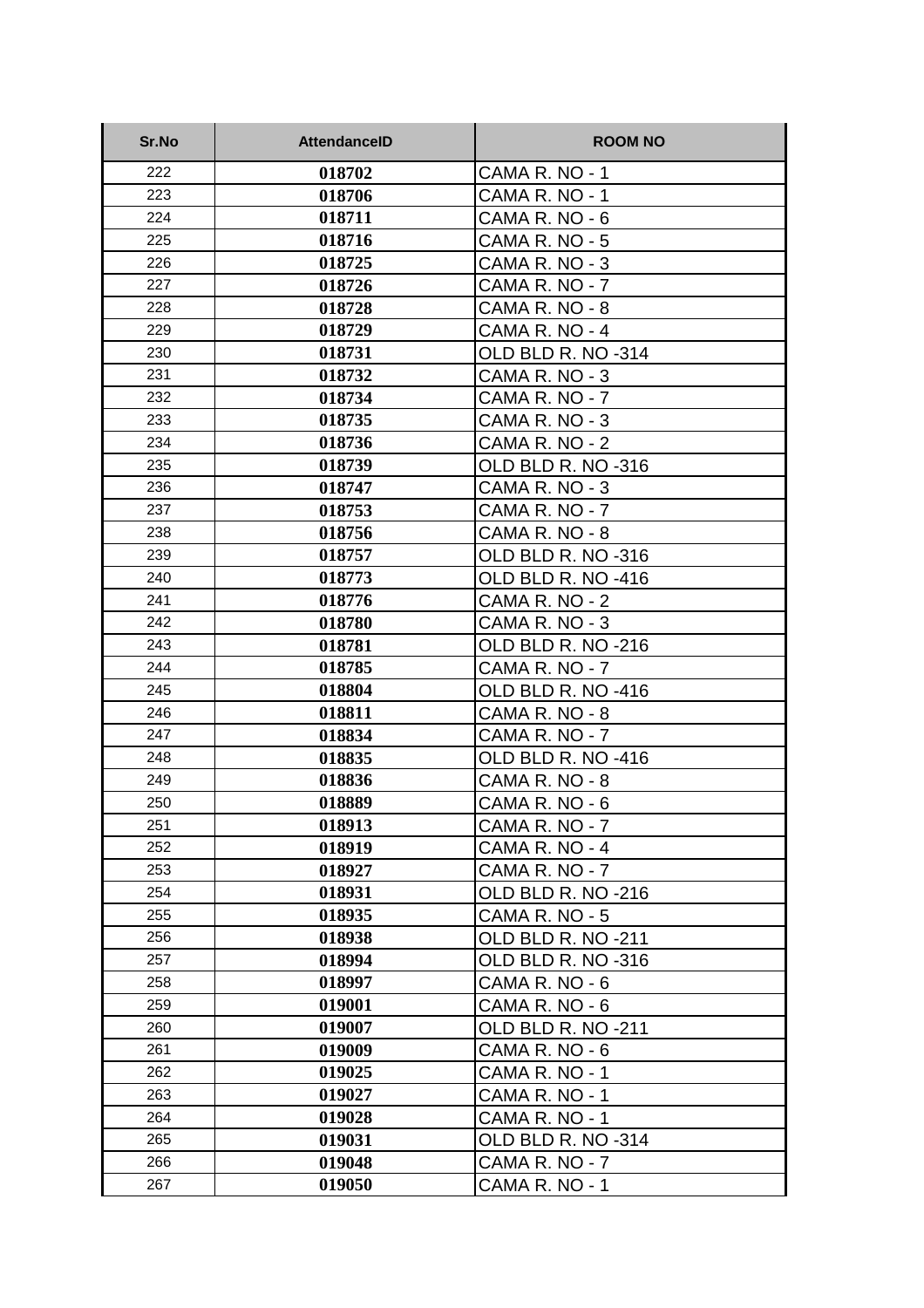| Sr.No | <b>AttendanceID</b> | <b>ROOM NO</b>     |
|-------|---------------------|--------------------|
| 268   | 019051              | OLD BLD R. NO -314 |
| 269   | 019085              | OLD BLD R. NO -316 |
| 270   | 019102              | OLD BLD R. NO -416 |
| 271   | 019105              | OLD BLD R. NO -416 |
| 272   | 019118              | CAMA R. NO - 8     |
| 273   | 019119              | CAMA R. NO - 3     |
| 274   | 019127              | CAMA R. NO - 5     |
| 275   | 019139              | CAMA R. NO - 4     |
| 276   | 019164              | CAMA R. NO - 8     |
| 277   | 019172              | CAMA R. NO - 6     |
| 278   | 019176              | CAMA R. NO - 7     |
| 279   | 019182              | OLD BLD R. NO -416 |
| 280   | 019203              | OLD BLD R. NO -216 |
| 281   | 019204              | CAMA R. NO - 7     |
| 282   | 019228              | OLD BLD R. NO -211 |
| 283   | 019261              | CAMA R. NO - 8     |
| 284   | 019314              | CAMA R. NO - 7     |
| 285   | 019318              | OLD BLD R. NO -411 |
| 286   | 019320              | OLD BLD R. NO -216 |
| 287   | 019322              | CAMA R. NO - 7     |
| 288   | 019325              | CAMA R. NO - 1     |
| 289   | 019330              | CAMA R. NO - 1     |
| 290   | 019366              | CAMA R. NO - 6     |
| 291   | 019399              | CAMA R. NO - 6     |
| 292   | 019438              | OLD BLD R. NO -211 |
| 293   | 019494              | CAMA R. NO - 7     |
| 294   | 019544              | OLD BLD R. NO -211 |
| 295   | 019556              | CAMA R. NO - 7     |
| 296   | 019579              | CAMA R. NO - 8     |
| 297   | 019591              | OLD BLD R. NO -316 |
| 298   | 019643              | OLD BLD R. NO -416 |
| 299   | 019674              | CAMA R. NO - 4     |
| 300   | 019679              | OLD BLD R. NO -211 |
| 301   | 019736              | OLD BLD R. NO -314 |
| 302   | 019746              | CAMA R. NO - 4     |
| 303   | 019760              | CAMA R. NO - 8     |
| 304   | 019776              | CAMA R. NO - 4     |
| 305   | 019792              | OLD BLD R. NO -411 |
| 306   | 019801              | CAMA R. NO - 7     |
| 307   | 019808              | OLD BLD R. NO -314 |
| 308   | 019809              | CAMA R. NO - 5     |
| 309   | 019813              | CAMA R. NO - 2     |
| 310   | 019835              | CAMA R. NO - 3     |
| 311   | 019919              | CAMA R. NO - 8     |
| 312   | 019924              | OLD BLD R. NO -211 |
| 313   | 019933              | CAMA R. NO - 4     |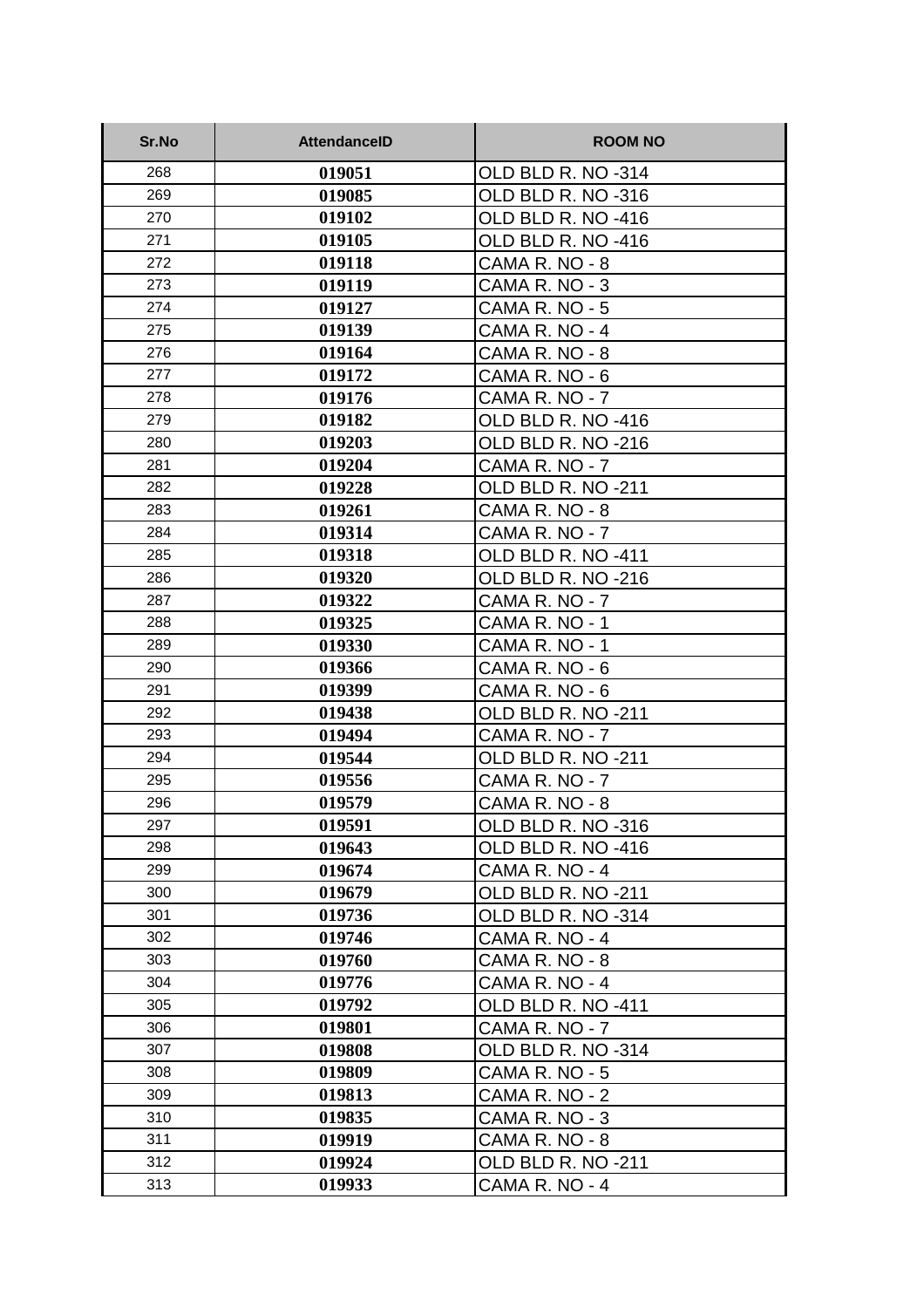| Sr.No | <b>AttendanceID</b> | <b>ROOM NO</b>     |
|-------|---------------------|--------------------|
| 314   | 019941              | CAMA R. NO - 3     |
| 315   | 019943              | CAMA R. NO - 8     |
| 316   | 019975              | OLD BLD R. NO -416 |
| 317   | 019990              | OLD BLD R. NO -314 |
| 318   | 020047              | CAMA R. NO - 8     |
| 319   | 020063              | OLD BLD R. NO -416 |
| 320   | 020064              | CAMA R. NO - 3     |
| 321   | 020067              | OLD BLD R. NO -211 |
| 322   | 020083              | OLD BLD R. NO -411 |
| 323   | 020092              | CAMA R. NO - 8     |
| 324   | 020098              | OLD BLD R. NO -316 |
| 325   | 020107              | CAMA R. NO - 3     |
| 326   | 020112              | OLD BLD R. NO -211 |
| 327   | 020115              | CAMA R. NO - 3     |
| 328   | 020132              | CAMA R. NO - 5     |
| 329   | 020133              | CAMA R. NO - 5     |
| 330   | 020135              | CAMA R. NO - 5     |
| 331   | 020140              | OLD BLD R. NO -211 |
| 332   | 020142              | OLD BLD R. NO -216 |
| 333   | 020151              | OLD BLD R. NO -411 |
| 334   | 020204              | OLD BLD R. NO -314 |
| 335   | 020223              | CAMA R. NO - 7     |
| 336   | 020225              | CAMA R. NO - 6     |
| 337   | 020231              | CAMA R. NO - 1     |
| 338   | 020252              | CAMA R. NO - 4     |
| 339   | 020273              | OLD BLD R. NO -216 |
| 340   | 020278              | OLD BLD R. NO -316 |
| 341   | 020279              | OLD BLD R. NO -416 |
| 342   | 020282              | OLD BLD R. NO -211 |
| 343   | 020302              | CAMA R. NO - 8     |
| 344   | 020341              | CAMA R. NO - 8     |
| 345   | 020359              | OLD BLD R. NO -411 |
| 346   | 020367              | OLD BLD R. NO -316 |
| 347   | 020385              | OLD BLD R. NO -211 |
| 348   | 020407              | OLD BLD R. NO -316 |
| 349   | 020410              | OLD BLD R. NO -316 |
| 350   | 020452              | CAMA R. NO - 5     |
| 351   | 020527              | OLD BLD R. NO -211 |
| 352   | 020529              | OLD BLD R. NO -314 |
| 353   | 020568              | CAMA R. NO - 7     |
| 354   | 020611              | CAMA R. NO - 7     |
| 355   | 020623              | OLD BLD R. NO -316 |
| 356   | 020653              | CAMA R. NO - 7     |
| 357   | 020693              | CAMA R. NO - 7     |
| 358   | 020782              | CAMA R. NO - 8     |
| 359   | 020843              | CAMA R. NO - 1     |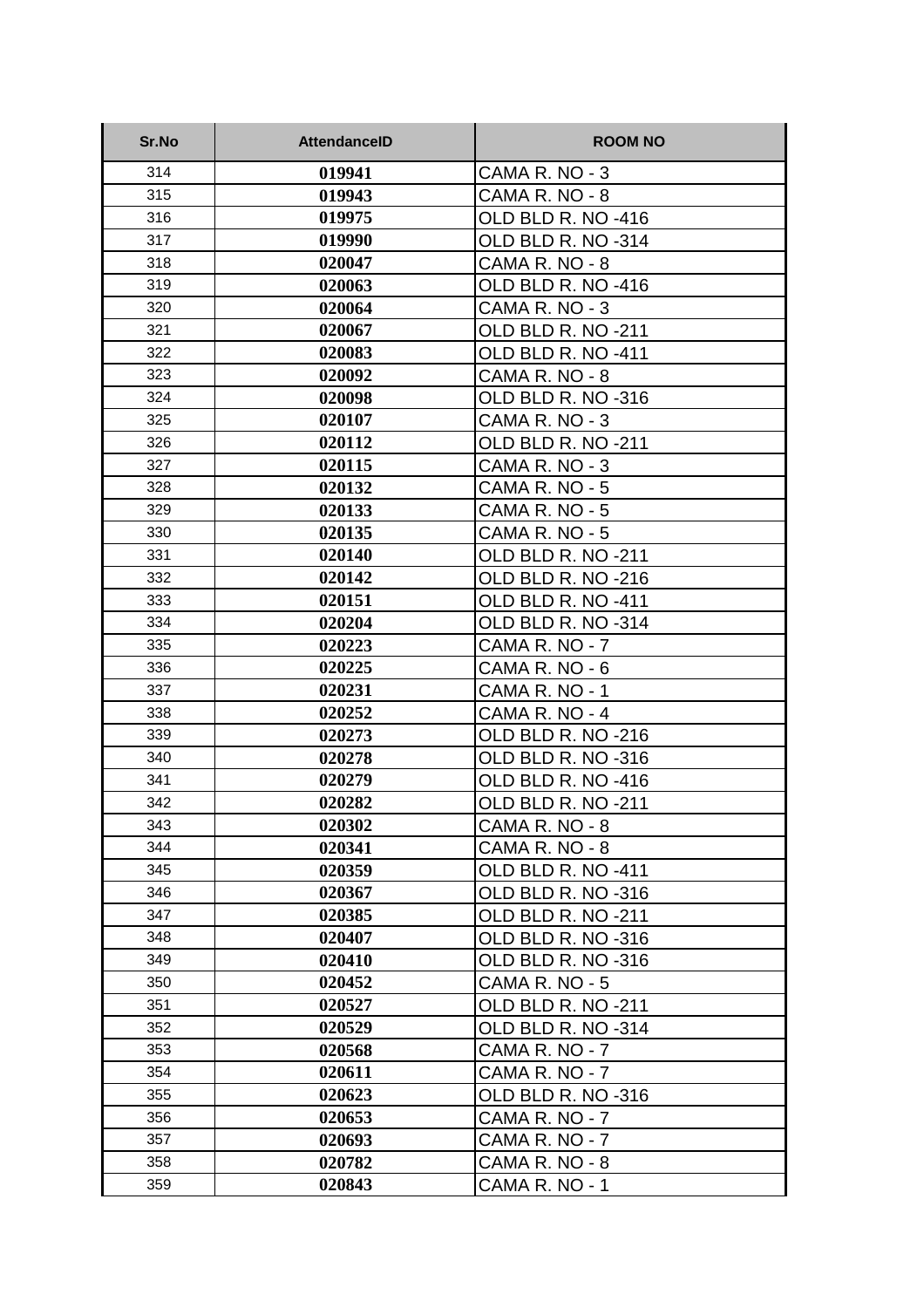| Sr.No | <b>AttendanceID</b> | <b>ROOM NO</b>     |
|-------|---------------------|--------------------|
| 360   | 020867              | OLD BLD R. NO -216 |
| 361   | 020883              | OLD BLD R. NO -316 |
| 362   | 020889              | CAMA R. NO - 6     |
| 363   | 020893              | OLD BLD R. NO -314 |
| 364   | 020913              | OLD BLD R. NO -314 |
| 365   | 020922              | OLD BLD R. NO -216 |
| 366   | 020927              | OLD BLD R. NO -211 |
| 367   | 020930              | CAMA R. NO - 2     |
| 368   | 020937              | CAMA R. NO - 7     |
| 369   | 020940              | CAMA R. NO - 7     |
| 370   | 020944              | OLD BLD R. NO -211 |
| 371   | 020949              | OLD BLD R. NO -211 |
| 372   | 020962              | CAMA R. NO - 5     |
| 373   | 020981              | OLD BLD R. NO -411 |
| 374   | 020988              | OLD BLD R. NO -316 |
| 375   | 021001              | CAMA R. NO - 5     |
| 376   | 021004              | OLD BLD R. NO -416 |
| 377   | 021010              | OLD BLD R. NO -314 |
| 378   | 021013              | CAMA R. NO - 4     |
| 379   | 021019              | CAMA R. NO - 5     |
| 380   | 021032              | OLD BLD R. NO -416 |
| 381   | 021050              | CAMA R. NO - 6     |
| 382   | 021054              | CAMA R. NO - 2     |
| 383   | 021055              | OLD BLD R. NO -211 |
| 384   | 021059              | CAMA R. NO - 5     |
| 385   | 021061              | OLD BLD R. NO -216 |
| 386   | 021064              | OLD BLD R. NO -211 |
| 387   | 021065              | OLD BLD R. NO -211 |
| 388   | 021066              | OLD BLD R. NO -316 |
| 389   | 021087              | OLD BLD R. NO -314 |
| 390   | 021125              | OLD BLD R. NO -211 |
| 391   | 021136              | CAMA R. NO - 6     |
| 392   | 021168              | CAMA R. NO - 6     |
| 393   | 021177              | OLD BLD R. NO -411 |
| 394   | 021183              | CAMA R. NO - 1     |
| 395   | 021188              | OLD BLD R. NO -211 |
| 396   | 021262              | OLD BLD R. NO -416 |
| 397   | 021267              | CAMA R. NO - 6     |
| 398   | 021269              | OLD BLD R. NO -416 |
| 399   | 021271              | OLD BLD R. NO -216 |
| 400   | 021277              | OLD BLD R. NO -216 |
| 401   | 021278              | CAMA R. NO - 7     |
| 402   | 021287              | CAMA R. NO - 5     |
| 403   | 021298              | OLD BLD R. NO -411 |
| 404   | 021307              | OLD BLD R. NO -316 |
| 405   | 021309              | CAMA R. NO - 6     |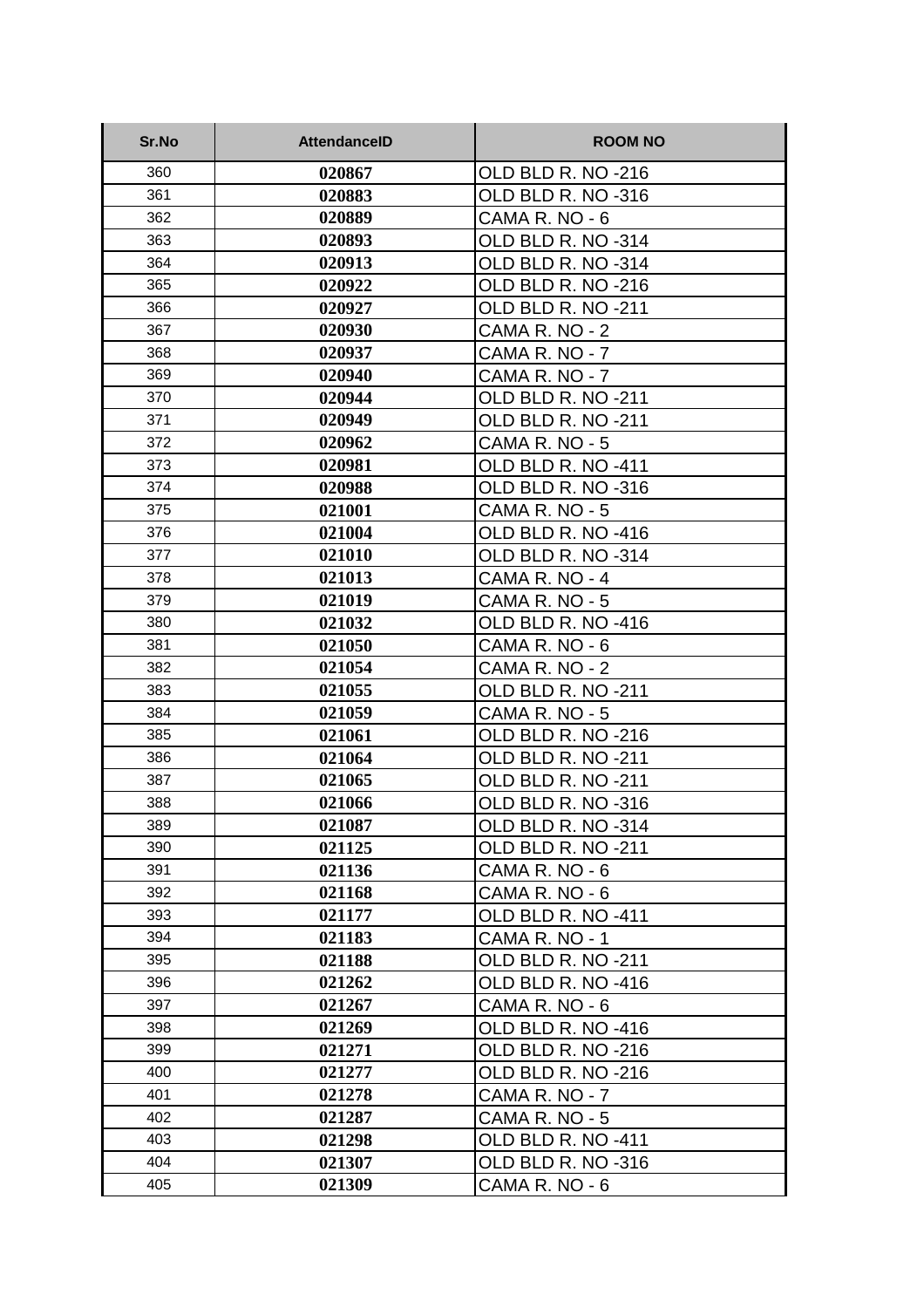| Sr.No | <b>AttendanceID</b> | <b>ROOM NO</b>     |
|-------|---------------------|--------------------|
| 406   | 021347              | OLD BLD R. NO -216 |
| 407   | 021351              | CAMA R. NO - 8     |
| 408   | 021363              | CAMA R. NO - 8     |
| 409   | 021404              | OLD BLD R. NO -211 |
| 410   | 021426              | CAMA R. NO - 2     |
| 411   | 021490              | CAMA R. NO - 7     |
| 412   | 021497              | CAMA R. NO - 6     |
| 413   | 021519              | OLD BLD R. NO -211 |
| 414   | 021541              | CAMA R. NO - 4     |
| 415   | 021542              | CAMA R. NO - 4     |
| 416   | 021543              | OLD BLD R. NO -411 |
| 417   | 021547              | CAMA R. NO - 7     |
| 418   | 021551              | CAMA R. NO - 6     |
| 419   | 021555              | OLD BLD R. NO -416 |
| 420   | 021559              | CAMA R. NO - 2     |
| 421   | 021576              | OLD BLD R. NO -411 |
| 422   | 021589              | OLD BLD R. NO -211 |
| 423   | 021592              | OLD BLD R. NO -416 |
| 424   | 021633              | CAMA R. NO - 8     |
| 425   | 021642              | OLD BLD R. NO -211 |
| 426   | 021656              | OLD BLD R. NO -211 |
| 427   | 021667              | CAMA R. NO - 8     |
| 428   | 021670              | OLD BLD R. NO -416 |
| 429   | 021680              | CAMA R. NO - 3     |
| 430   | 021701              | CAMA R. NO - 7     |
| 431   | 021725              | OLD BLD R. NO -216 |
| 432   | 021754              | CAMA R. NO - 8     |
| 433   | 021760              | OLD BLD R. NO -216 |
| 434   | 021771              | CAMA R. NO - 7     |
| 435   | 021777              | OLD BLD R. NO -216 |
| 436   | 021832              | CAMA R. NO - 7     |
| 437   | 021881              | OLD BLD R. NO -316 |
| 438   | 021906              | OLD BLD R. NO -216 |
| 439   | 021911              | OLD BLD R. NO -211 |
| 440   | 021912              | OLD BLD R. NO -314 |
| 441   | 021915              | CAMA R. NO - 6     |
| 442   | 021920              | CAMA R. NO - 7     |
| 443   | 021933              | OLD BLD R. NO -316 |
| 444   | 021943              | CAMA R. NO - 8     |
| 445   | 022003              | OLD BLD R. NO -314 |
| 446   | 022007              | OLD BLD R. NO -216 |
| 447   | 022013              | OLD BLD R. NO -216 |
| 448   | 022026              | OLD BLD R. NO -314 |
| 449   | 022039              | OLD BLD R. NO -211 |
| 450   | 022041              | OLD BLD R. NO -316 |
| 451   | 022049              | OLD BLD R. NO -411 |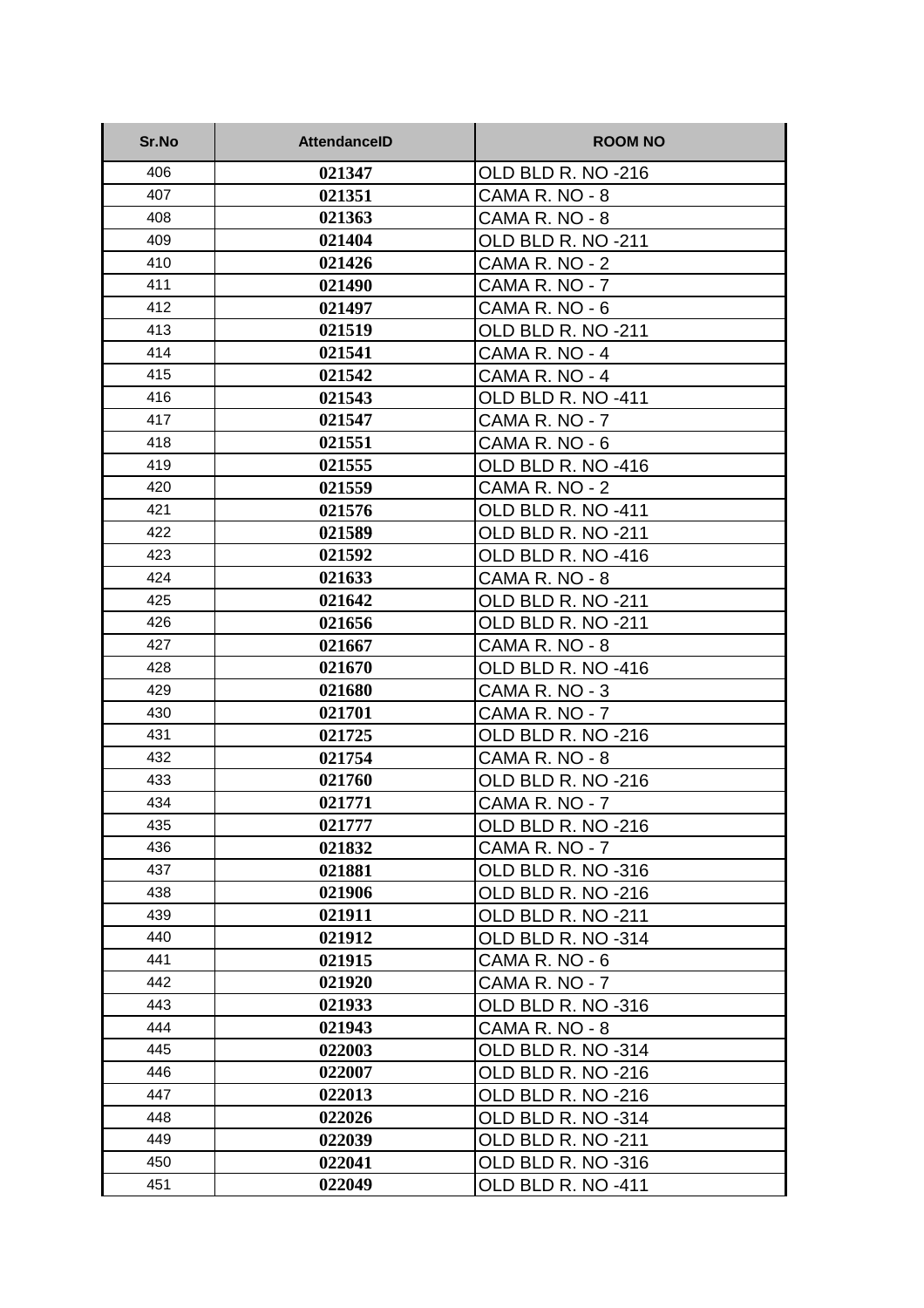| Sr.No | <b>AttendanceID</b> | <b>ROOM NO</b>     |
|-------|---------------------|--------------------|
| 452   | 022057              | OLD BLD R. NO -416 |
| 453   | 022089              | OLD BLD R. NO -314 |
| 454   | 022118              | CAMA R. NO - 3     |
| 455   | 022121              | CAMA R. NO - 5     |
| 456   | 022151              | CAMA R. NO - 8     |
| 457   | 022165              | OLD BLD R. NO -211 |
| 458   | 022275              | OLD BLD R. NO -211 |
| 459   | 022326              | OLD BLD R. NO -211 |
| 460   | 022358              | OLD BLD R. NO -314 |
| 461   | 022370              | OLD BLD R. NO -211 |
| 462   | 022383              | OLD BLD R. NO -416 |
| 463   | 022400              | OLD BLD R. NO -216 |
| 464   | 022401              | OLD BLD R. NO -411 |
| 465   | 022408              | OLD BLD R. NO -316 |
| 466   | 022493              | OLD BLD R. NO -316 |
| 467   | 022531              | OLD BLD R. NO -314 |
| 468   | 022582              | CAMA R. NO - 7     |
| 469   | 022585              | OLD BLD R. NO -316 |
| 470   | 022587              | OLD BLD R. NO -314 |
| 471   | 022588              | OLD BLD R. NO -411 |
| 472   | 022591              | OLD BLD R. NO -211 |
| 473   | 022592              | OLD BLD R. NO -216 |
| 474   | 022614              | OLD BLD R. NO -211 |
| 475   | 022615              | CAMA R. NO - 7     |
| 476   | 022625              | OLD BLD R. NO -211 |
| 477   | 022626              | OLD BLD R. NO -211 |
| 478   | 022629              | OLD BLD R. NO -316 |
| 479   | 022635              | OLD BLD R. NO -314 |
| 480   | 022670              | CAMA R. NO - 6     |
| 481   | 022705              | OLD BLD R. NO -416 |
| 482   | 022713              | CAMA R. NO - 1     |
| 483   | 022764              | OLD BLD R. NO -411 |
| 484   | 022767              | OLD BLD R. NO -316 |
| 485   | 022778              | CAMA R. NO - 7     |
| 486   | 022786              | CAMA R. NO - 8     |
| 487   | 022788              | CAMA R. NO - 4     |
| 488   | 022790              | OLD BLD R. NO -416 |
| 489   | 022795              | OLD BLD R. NO -316 |
| 490   | 022811              | OLD BLD R. NO -211 |
| 491   | 022826              | CAMA R. NO - 7     |
| 492   | 022874              | OLD BLD R. NO -211 |
| 493   | 023023              | CAMA R. NO - 8     |
| 494   | 023067              | CAMA R. NO - 4     |
| 495   | 023221              | OLD BLD R. NO -216 |
| 496   | 023287              | OLD BLD R. NO -316 |
| 497   | 023309              | OLD BLD R. NO -314 |